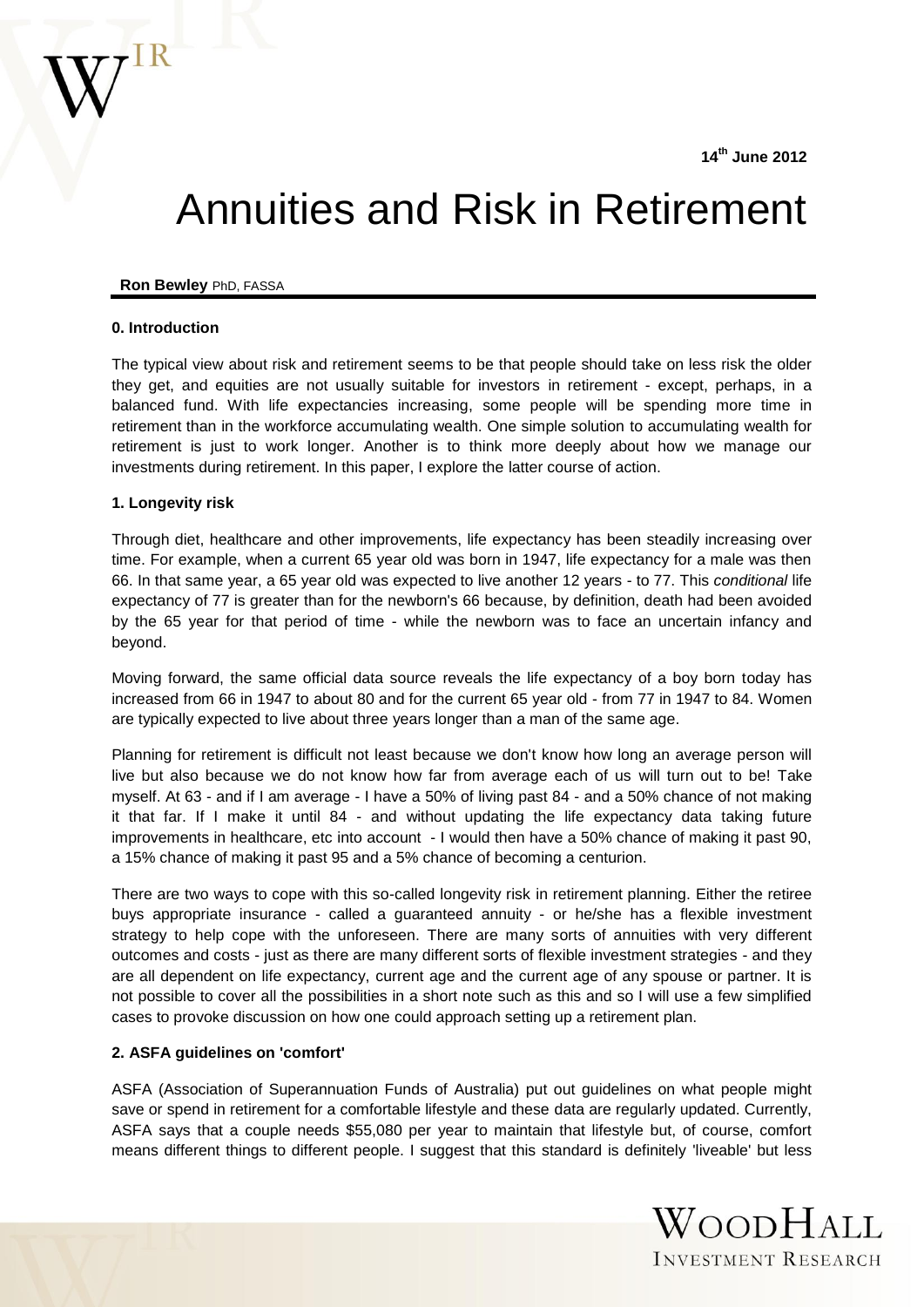than that many of us would have dreamt about - planning big trips, hobbies and dining out with family and friends on a regular basis.

A single person needs - by ASFA standards - to spend \$38.43 per week on clothing for comfort but a couple only needs an extra \$19.21 for clothing to experience the same degree of comfort. It is less than obvious to me what the economies of scale are in clothing. Why is the couple's expenditure not double the single amount?

Similarly, leisure expenditure for the single person is \$218.07 per week and only \$80.78 extra for a couple. I wonder how this economy of scale works in practice. The best one though in my opinion is for transport. A single person spends \$138.92 per week and a couple only \$2.64 more. Do they do everything together in one car? I can understand that two people might share the same car but doesn't either ever get a bus or a taxi when they are doing different things - or simply drive more by taking turns to see different groups of family and friends? Nevertheless, this is the industry standard and I will accept it for this research note but suggest those considering retirement to check what this all means for themselves long before the accumulation phase of retirement funding ends. I suggest a couple should spend closer to double the single person's comfort level (\$40,297) than the advised \$50,080 to experience the same degree of comfort.

#### **3. ASFA guidelines on saving**

ASFA has another table stating that \$850,000 in savings is needed to produce a comfortable lifestyle for a 65 year old couple. This figure allows for inflation. Depending on eligibility for a part aged pension - currently \$31,643 for a couple, less than \$850,000 may be sufficient. Of course, in this changing world of retirement ages and austerity, one risk that all people should consider is the risk of what the rules and amounts of aged pensions might be at some point in the future - particularly the far off points! Since there are asset and income tests on aged pensions, I have ignored full or part aged pensions in the following calculations. Readers should consider their own particular circumstances.

The 'fine print' accompanying the ASFA table is that it is assumed that the return on the couple's savings is 7% pa after tax and fees, and inflation is 3% pa. The fund runs out after 22 years when the couple, if still living, have to go on a full aged pension as there would be no personal savings left. At the moment, my understanding is that there is no tax payable after 60 years of age if the fund is in pension mode. Of course, all tax assumptions should be checked by a qualified professional since there may be special circumstances and there are limits on what might be taken out of a superannuation fund which depend upon age. Because of the complications of different circumstances such as some funds being in pension mode while others are in accumulation, I have ignored pension limits in this note.

Running out of funds after 22 years in the ASFA assumption for comfortable living is an easily understood risk. Of course the assumption of retiring at 65 in the ASFA case increases the chance of the retirees not living past 87 - as opposed to 82 in my example. From Section 1, this ASFA plan could leave a person retiring at 60 having to spend many, many years solely funded by the aged pension - and that pension might not even be there in the same form when he or she gets there. Even by assuming a 65 year old retirement many men and women will live well past 87.

What might be less obvious to the less experienced investor are the risks associated with the assumptions of the return on the fund and the level of inflation. If the 7% return remains the same but inflation is 4% pa and not the 3% pa assumed by ASFA, the fund runs out after 19 years - about three years quicker than with the ASFA assumption. Of course, there might be some relationship between the return on the fund and inflation but there is no such relationship that is precise.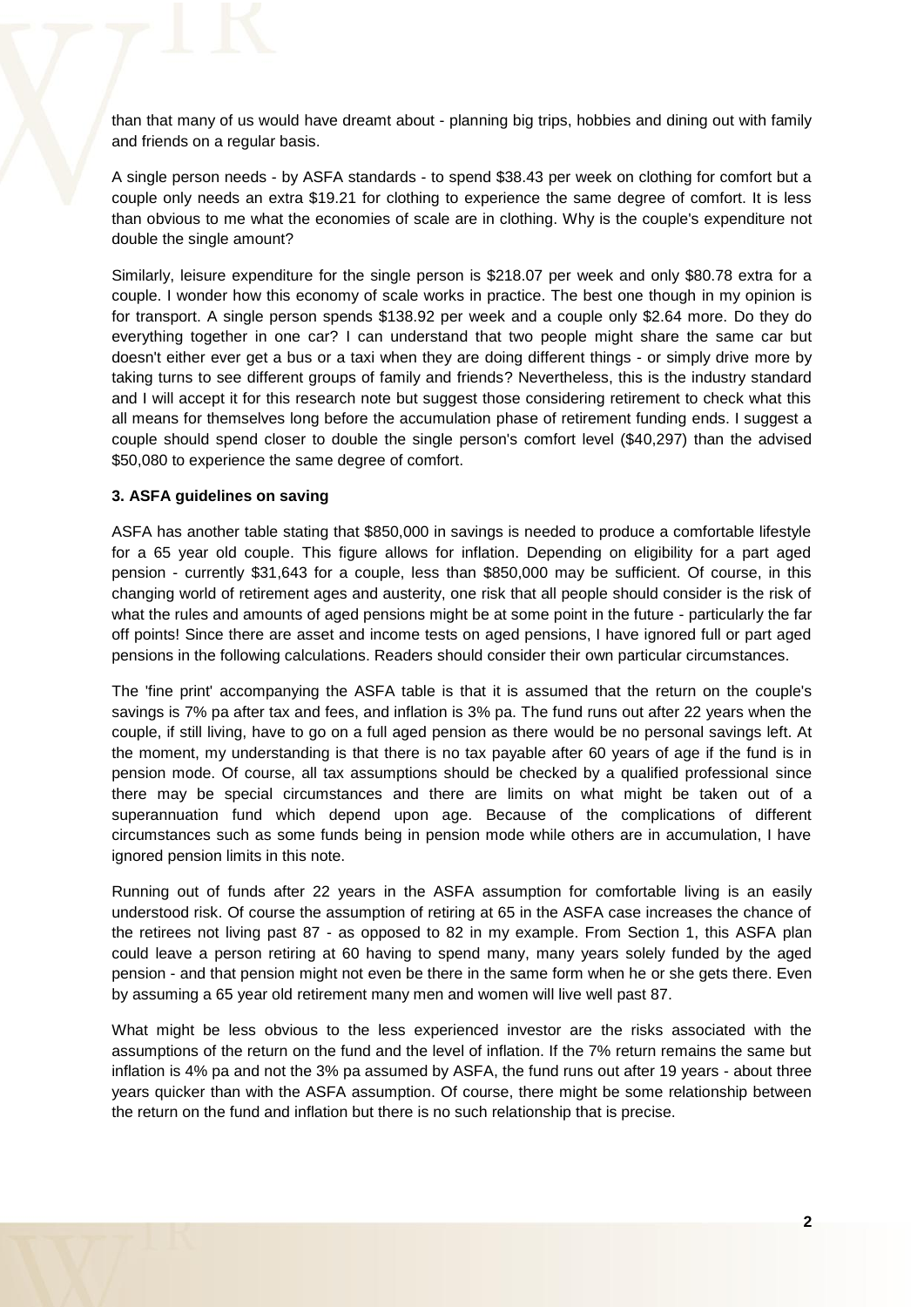The Reserve Bank of Australia (RBA) has a target of keeping inflation within a band of 2% - 3%. The RBA has fulfilled this goal well in recent times but there might well be times when it cannot keep inflation in the range sometime in the future.

In my lifetime, I have experienced lengthy periods of controlled inflation as we all have experienced in recent times in Australia. But I also recall in the mid 1970s (in England but I also think in Australia) that inflation was greater than the interest rate on my credit card for a while. It would only take a short period of a surge in inflation to derail this ASFA investment strategy.

My interpretation of the 7% pa return on the fund agrees with what people commonly assume for a balanced fund - that contains cash, bonds and equities. That 7% assumption is an average over time but, since the fund is being drawn down, fluctuations in the actual return over time on the fund could seriously deplete the fund prematurely. Equally, a good run of returns could increase the life of the fund. The volatility of the return on the fund is not taken into account in the ASFA calculations.

#### **4. Guaranteed lifetime annuities**

The income stream in Section 3 can be thought of as an account-based income stream or annuity where the retiree could take out some lump sums from time to time - after 65 years of age - with obvious consequences for longevity risk. But there are many other sorts of annuities - one of which guarantees the annuity no matter what the rate of inflation, implicit returns to keep the fund going, and longevity risk for the holder of the annuity. If the lifetime annuity or pension is to be passed on to a surviving partner after death, it is called a reversionary pension. Typically these pensions cannot be passed on to annuity owner's children.

Since significant risks are being taken off the table, the lifetime annuity costs a lot more to purchase than, say, an ASFA-style annuity. One quote I recently received for a hypothetical couple - both aged 60 - for a comfortable lifestyle was about \$1,340,000 - not including any fees charged by the adviser. For a reversionary pension, the cost increased to about \$1,590,000. In my opinion, the sort of people who have those sorts of retirement savings would not call the official definition of 'comfortable' (\$55,080 pa) very comfortable at all. But let me analyse this concept further.

If the \$1.34m were placed in the 'ASFA balanced fund' at age 60 with a 7% return and inflation was 3%, the couple could each live to 100 and would still have nearly \$1m left to give to any grandchildren (or keep it for very old age) so it is not really longevity risk that one is paying for. Given that on death there is no money left for anyone's inheritance with this option, the guaranteed plan might be thought of as particularly expensive. Of course, those who die young, in effect, subsidise those who live much longer.

However, if we increase the inflation assumption from 3% to 4% (seemingly an innocuous assumption) - but keep the fund's returns at 7%, the fund is exhausted at about 102 years of age. That small increase in the inflation assumption costs the fund about \$1m, 40-years-out in today's dollars. Of course changes to the fund's assumed rate of return have similar effects. Inflation risk is very expensive to cover indeed.

For those who do not have a 'lazy' \$1.34m at hand, you can, of course lower the annuity payments and lock in a life that you consider to be less then comfortable with no prospect of a better future before you die! Rather than that, I would like to introduce the concept of an alternative strategy that can increase the life of your savings.

#### **5. A flexible investment strategy**

A major problem with some annuities is that the retiree is locking in a future with incomplete information. For example, the couple that, for whatever reasons, gains information during retirement that they will be among half of the people that do not outlive the average age might rue having given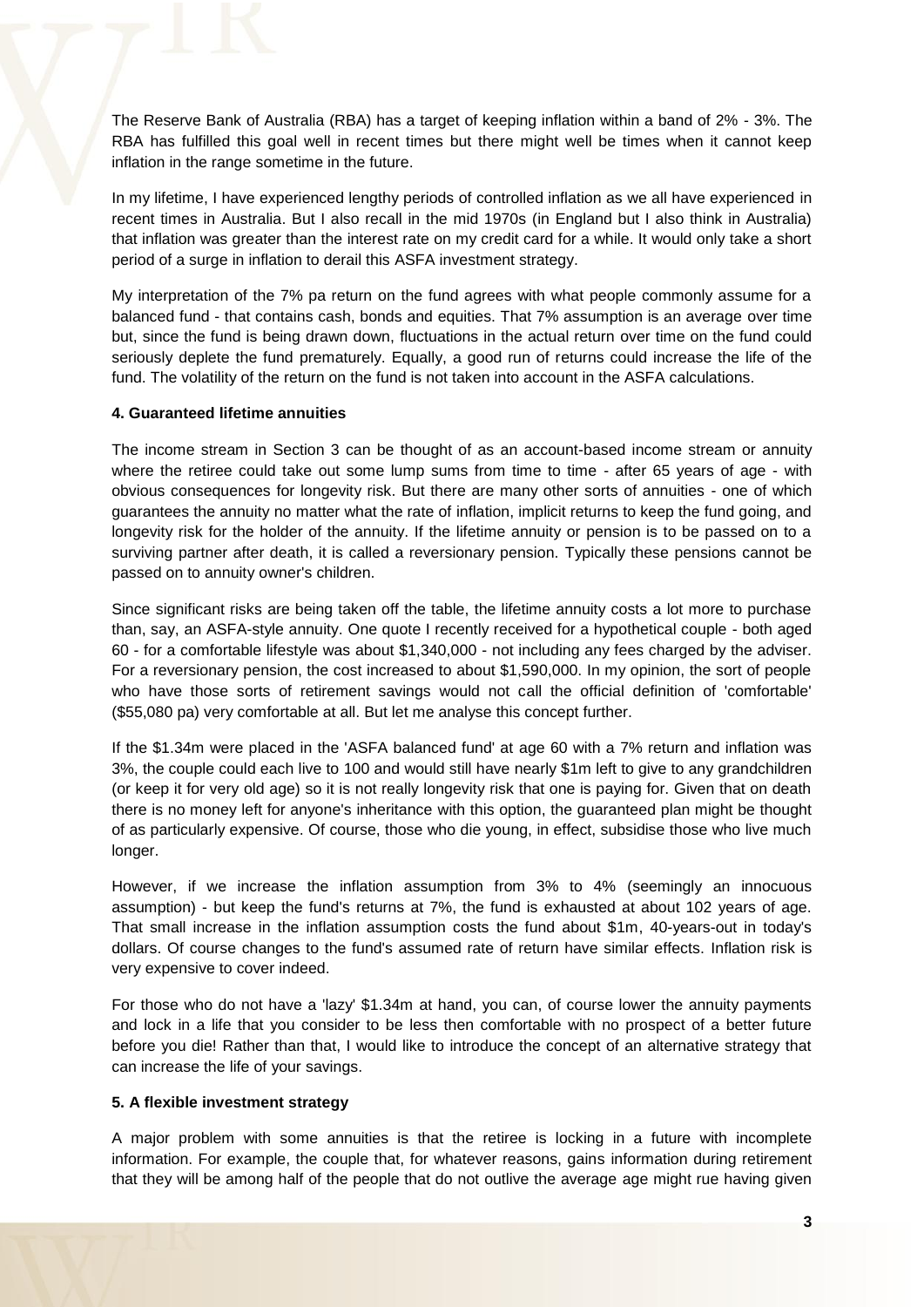away the right to commute their fund and spend now. Or perhaps one partner passes away early in retirement and the survivor then wants to adopt a different lifestyle - either less or more expensive now that he or she is single.

Most investors are familiar with the pie chart associated with asset allocation. A circle is divided into sectors of different areas and colours to denote the proportion of wealth held in different asset classes. While this way of thinking is very good for asset accumulation, I believe that there is a much better way of thinking for retirees.

My views on this topic started with a paper I wrote with three colleagues (at the Commonwealth Bank of Australia) in 2003 and presented at a 'Retirement Conference' held at UNSW while I was still Professor of Econometrics at that institution. The conference proceedings were published in a book in 2007.<sup>1</sup> The theme of our paper was the need to take on a risky asset in retirement for certain groups of investors because of longevity risk. I followed that paper up with a series of presentations on the theme *Bread, butter, jam and cream* while I was at the Commonwealth Bank of Australia, first as General Manager Quantitative Research & Investment Strategy and then as Chief Investment Officer in CBA's Private Client Services. The notion in that stream of work was having three pools of funds. The first almost guarantees a very basic lifestyle - bread and butter living. The second is a bit riskier and allows for some luxuries - the jam. Finally, a much riskier investment might provide for longevity or bigger luxuries like extended overseas trips - the cream.

By working out how much one thinks that one might need, or like, in each category of bread butter, jam and cream one can work out what one's asset allocation should be and by reverse engineering and not just comply the simple pie chart! My current thesis - now that I have retired from both my university position and my bank position - is that it is sometimes much better to think of assets in segregated funds or 'buckets'. The possibilities for this strategy are many and varied I will but first consider just two buckets: one for cash and one for equities. Cash might be term deposits or extremely safe fixed income products.

If there are no draw downs nor additions, my distinction between a single fund or bucket and a segregated set of buckets is irrelevant. However, if the draw downs in retirement are first taken only from the cash bucket, the equities bucket has more time to grow and iron out short-term fluctuations. This segregation is particularly important when the 7% balanced fund or some other assumed return for equities is allowed to vary through volatility over the life of the fund. Of course, as one gets older, the proportion of funds in the riskier asset - equities - gets bigger in the segregated strategy. These risks must be thought about before starting such a scheme. But, given time to accumulate and the flexibility of choosing when to switch the equities into cash, this scheme is much less risky than a typical equity holding - in my opinion.

If we return to the \$1.34m guaranteed example - the fund never runs out unless, of course, the provider goes into bankruptcy - as in a Lehman-Brother-type collapse! In my first 'bucket list' retirement plan for our 60 year old couple, let me take an even more conservative approach than ASFA. I will assume inflation at 4% pa not 3% (a change in an assumption that seriously depleted the funds in an earlier example) and cash at 5% giving a return of only 1% pa after inflation not the 7% return giving a 4% return after inflation as in the standard ASFA example. For equities, let me assume dividends at 4% (currently over 5%) - which, compared to my previous research at the bank is a modest assumption. If I also assume dividends at 80% franked, the so-called grossed-up dividend is 5.4% pa. I also assume 5% growth in equities which, from other research I have published seems

**.** 

<sup>&</sup>lt;sup>1</sup> Who's Afraid of the Big Bad Bear? Or Why Investing in Equities for Retirement is Not Scary and Why Investing Without Equities is Scary (with N Ingram, V Livera and S Thompson) in H. Bateman (ed.), *Retirement Provision in Scary Markets*, Edwin Elgar: Cheltenham, 14-44, 2007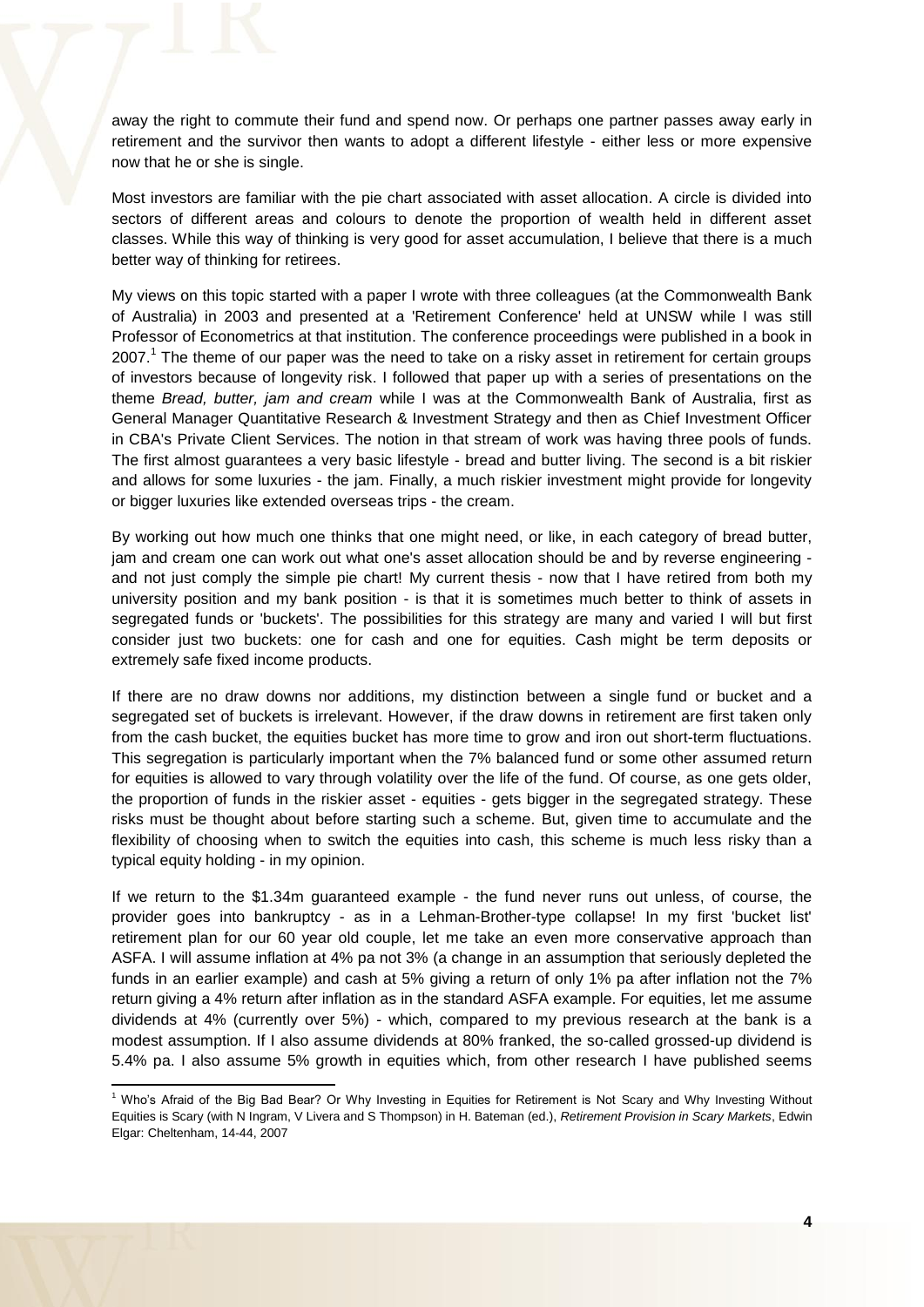conservative (I believe 7% is a more usual assumption). If we put \$1m in the cash bucket and the rest (\$0.34m) in equities, the results are quite amazing.

The first cash bucket runs out at aged 80 but then the equities are moved from its bucket into the same cash fund to replace the depleted funds - and there is now no longer an equity component. Even at 4% inflation, the fund exceeds a value of 1m every year in today's prices until the retirees are 84 when the fund is drawn down in cash to leave a sum of \$200,000 at aged 100!

So if I compare this bucket strategy with the guaranteed annuity, not only can the couple access lump sums or leave money for the grandchildren in the flexible arrangement, they have about four years money or more at aged 100 should they live that long. Of course not all risks are covered but how many of us hire security guards and use bullet proof cars to drive to work in Sydney in case of a terrorist attack? Different people may have different risk tolerances.

Let us now move to a three-buckets scenario: cash, a balanced fund, and equities. For simplicity, let us put half a million each in the cash and balanced funds buckets and the rest in equities. I have made no serious attempt to optimise this allocation among buckets. I retain the previous assumptions and do not draw down the balanced fund nor equities until cash is nearly exhausted. The balanced fund is transferred to cash at that point and the equities bucket is not drawn down until the other monies are nearly exhausted. Then the accumulated 'never touched' equities funds that most retirees think are too scary are moved across to cash - but they have possibly grown substantially while the pension is taken from the relative safety of cash.

In this stylised case, the first cash bucket is exhausted after about 10 years when the balanced fund (Bucket 2) proceeds are moved to cash. The recharged cash fund now runs out at about aged 80 when the equities are sold and moved to cash. In today's prices the fund has only 'spent' about \$300,000 on supporting the couple comfortably until they are 86 since they still have over \$1m in their fund! They would have over \$300,000 left in today's prices at age 100.

If I now go to what I think are more reasonable assumptions of 3% inflation (not 4%) as with ASFA and 7% on equities (not 5%) the couple has more than \$2m in today's prices at aged 100 - more than they started with. More importantly the couple never has less than the amount that they started with at 60!!! But watch for those limits on draw downs. Some cash might need to be taken out of super and put into a non-super account.

Effective investment strategies are complicated and no paper such as this can solve anybody's problems. I hope this paper is food for thought. The practical wrinkles are that, with say equities, the investor does not have to wait until cash is exhausted until the equities are sold - it could be a bad time for equities. In good times, a little might be taken off the table - just to be sure. And why stop at three buckets? And why not have a bucket of equities from which only dividends - but not capital - are drawn when needed?

#### **6. Five buckets**

In order to show what might be achieved with a bit of thought, I built a calculator for a five-bucket model and I played around with it for just a few minutes - no more. I started with the same \$850,000 that ASFA starts its example with but I assumed retirement at age 60 not 65. Bucket 1 is cash (in my example) which I assume returns 5% with 3% inflation. In my example, any pension is always taken from cash and that is not a volatile asset. I chose two balanced buckets for Buckets 2 and 3 using the same assumptions as ASFA - 7% return and obviously again 3% inflation. I use two buckets with the same asset so that some of the fund (Bucket 3) can keep working at 7% while Bucket 2 has been transitioned into cash at 5% to keep the pension safer.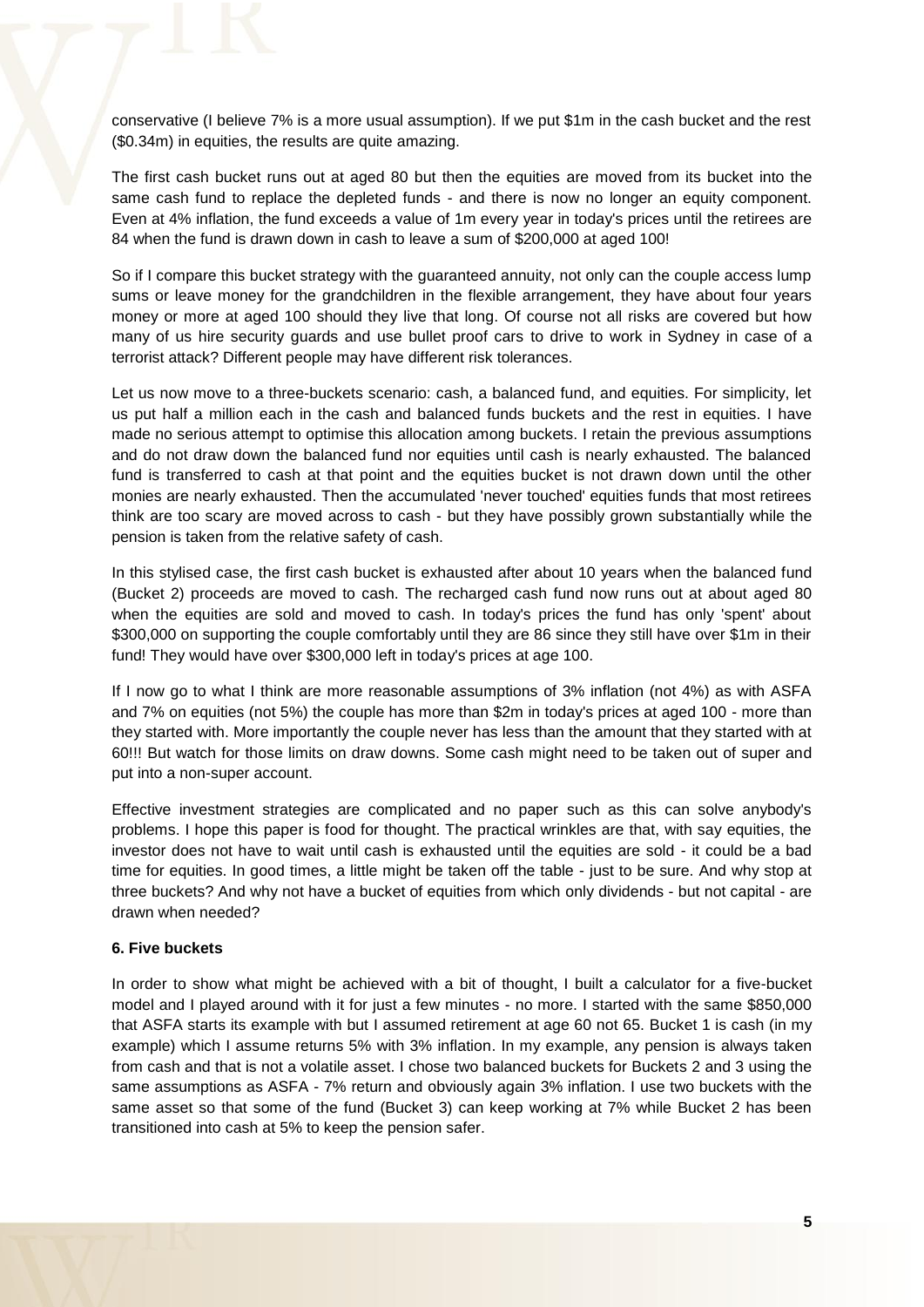I assume Buckets 4 and 5 are 100% equities - but high-yielding defensive stocks. I assumed a dividend of 5% fully franked and a capital return of 5.5% for these buckets. In each case, as cash runs out the next Bucket is passed across to cash.

Recall that the straight ASFA example runs out at 82 - after 22 years - if the people retire at 60. A single bucket approach using the current example assumption of returns and my allocation to each bucket would have an assumed return of 8.9% including franking credits and runs out after 94. Of course, market volatility could play a big role in either the ASFA or single bucket approach but the single bucket approach would likely be riskier as the expected return is higher. However, the 5 bucket model does not run out until the couple is 101!

Since different people have different tolerances for risk the different approaches cannot readily be compared since the equities in Bucket 4 do not get used for the first 9 years. At least until that point the 5 bucket approach is relatively conservative. The accumulation and run down of the buckets for this example are shown in the chart.



**Chart: A stylised example of how the value of each bucket might change over time**

### **7. Conclusions**

I assume that everyone is aware of the 'advice' disclaimer. Basically there are so many variables in everyone's life that what is 'good for the goose might be bad for the gander'. This note was meant to be a thought piece to help people ask the right questions of their advisers.

The main take-away for those that followed the argument so far are as follows:-

1) Stylised examples can be improved upon - perhaps massively. Consider not waiting for the equities bucket to be sent to cash on the prescribed day but take profits early if they equities happen to have been doing well.

2) Having a smaller pool of discretionary money - say in equities (if you can afford it) - can be used to great effect for big holidays, health issues and the rest. Time the holidays to suit market conditions.

3) Simple asset allocation decisions work differently in accumulation and pension modes. Tax and limits on draw downs must be observed in practice.

4) We can insure too much risk away. Imagine having a zero excess on car insurance unless you are a terrible driver.